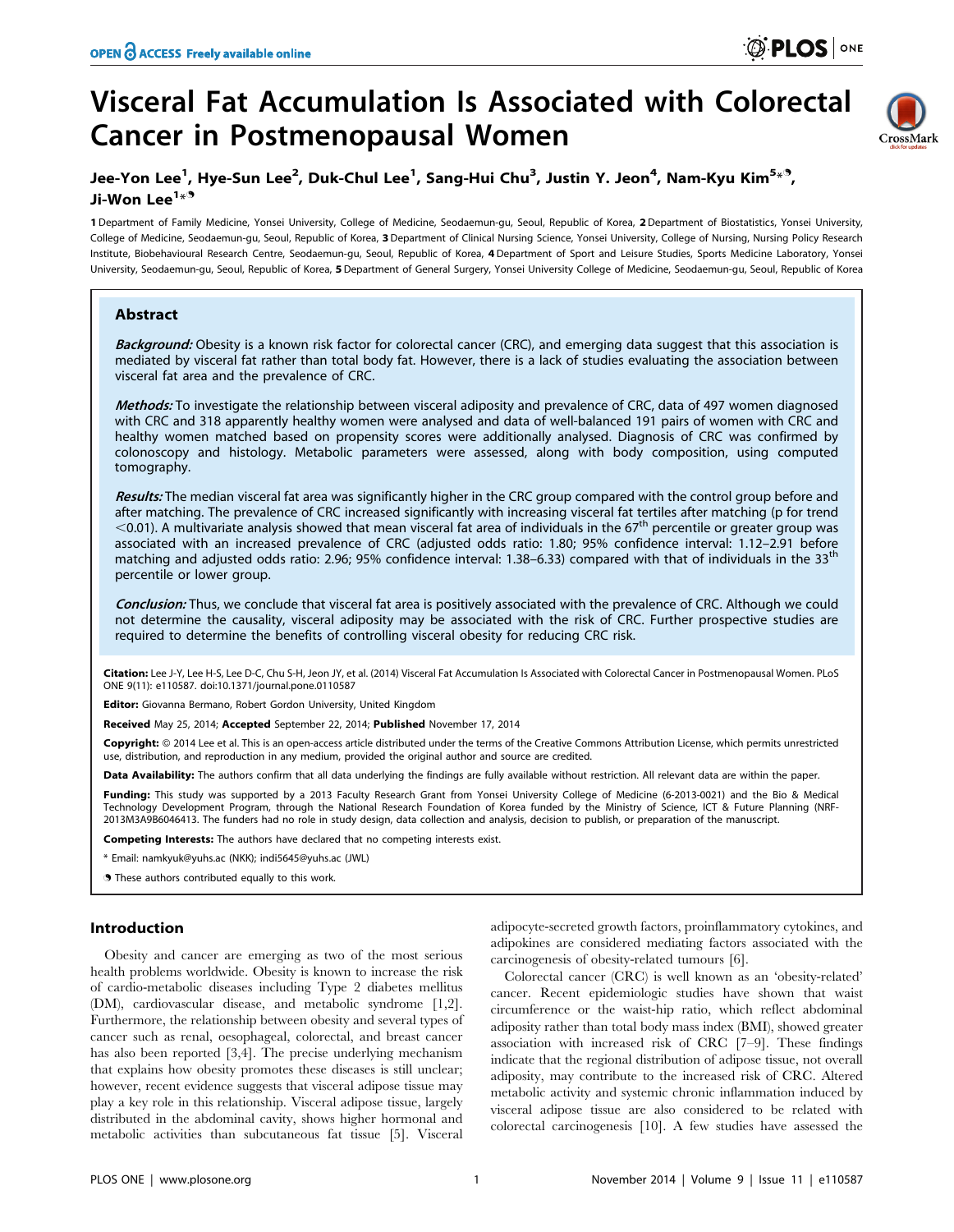relationship between CRC risk and visceral obesity using a direct method to measure visceral fat area; however, the results were inconclusive [11–13]. Some studies showed increased CRC risk with higher visceral adipose tissue accumulation. However, no significant relationship, and even opposing results, have been reported.

Therefore, we investigated the relationship between the prevalence of CRC and visceral fat area by comparing a colorectal cancer group and a case-matched control group of Korean women.

## Methods

#### Ethical statement

All subjects participated in the study voluntarily, and written informed consent was obtained from each participant. The study complied with the Declaration of Helsinki, and the Institutional Review Board of Yonsei University College of Medicine approved this study.

# Study subjects

The study subjects consisted of 1920 postmenopausal women who visited the Department of Colorectal Surgery and were diagnosed with CRC during their visit and 670 postmenopausal women who visited the Health Promotion Centre and the Department of Family Medicine at Severance Hospital for routine health check-ups that included a screening colonoscopy between November 2010 and August 2012. Menopausal status was defined as having had no menstrual periods for 12 consecutive months without any biological or physiological cause. We excluded women who were taking medication for a diagnosis of hypertension, diabetes mellitus, chronic liver disease, chronic renal disease, coronary artery occlusive disease, or stroke. We also excluded women who underwent polyp removal procedures or who were diagnosed with CRC or other types of cancer prior to their participation in the study. After applying the exclusion criteria, a total of 497 women diagnosed with CRC were defined as the CRC group, and 318 apparently healthy women were defined as the control group. From the CRC and healthy groups, a well-balanced study population consisting of 199 pairs of women was selected by propensity score matching.

### Measurement of clinical parameters

All subjects completed a questionnaire about their lifestyle, such as smoking, alcohol consumption, regular exercise, underlying medical conditions, and medications. Cigarette smoking was defined as current or past smokers, and alcohol consumption was defined as drinking alcohol more frequently than once per week or more than 70 grams per week during the previous year.

Blood pressure was measured in the sitting position after the subject was asked to rest for longer than 10 minutes. The mean blood pressure (mmHg) was calculated using the systolic blood pressure (SBP) and diastolic blood pressure (DBP) as follows: (SBP+2XDBP)/3. Body mass index (BMI) was defined as weight (kg) divided by height squared  $(m^2)$ .

Blood samples were collected after at least 8 hours of fasting. Fasting glucose, aspartate aminotransferase (AST), alanine aminotransferase (ALT), creatinine, and total cholesterol levels were measured by using the Hitachi 7600 Automatic analyzer (High-Technologies Corporation, Hitachi, Tokyo, Japan). White blood cell (WBC) counts were measured using an automated blood cell counter (ADVIA 120, Bayer, NY, USA). The biomarkers were part of the routine tests for patients who were planning to receive

CRC surgery. The control group also have received the same blood tests as a part of their routine health check-ups.

#### Assessment of body composition

Abdominal fat tissue areas were measured by computed tomography (Tomoscan 350; Philips, Mahwah, NJ, USA) as described previously [14]. A single cross-sectional CT image of a 3-mm thick slice at the level of L4–L5 interspace was obtained with the subject in a supine position. The visceral and subcutaneous fat areas were calculated at this slice using a commercially available software program (TeraRecon Aquarius; TeraRecon, CA, USA), which determined the fat area electronically by setting the attenuation range from  $-150$  to  $-50$ Hounsfield units. Visceral adipose tissue areas were measured by delineating the intra-abdominal cavity at the internal aspect of the abdominal and oblique muscle walls surrounding the cavity and the posterior aspect of the vertebral body. The subcutaneous adipose tissue area was calculated by subtracting the VAT area from the total adipose tissue area. All measurements were performed by a skilled radiologist who was blinded to the patient data. The inter- and intra-coefficients of variation (CVs) for reproducibility were  $1.4\%$  and  $0.5\%$ , respectively.

#### Diagnosis of CRC

All participants received colonoscopic examinations performed by experienced gastroenterologists after bowel preparation with 4 litres of polyethylene glycol solution (Colyte; Taejun, Seoul, Korea). All procedures were performed by using a standard video colonoscope (CFQ240L, Olympus, Optical, Tokyo, Japan). Biopsies were taken from all detected suspicious lesions, and the final diagnosis of CRC was made by histopathological analysis. CRC was diagnosed if malignant cells were observed above the muscularis mucosae. The classification system recommended by the American Joint Committee on Cancer (AJCC) was used for tumour staging [15]. The locations of the tumours were recorded and divided into sigmoid, ascending, transverse, and descending colon, and rectum.

#### Statistical analyses

Data for demographic characteristics are represented as the mean  $\pm$  standard deviation or number (%). To reduce the effect of confounding factors that may affect the relationship between CRC and visceral adiposity, we adjusted for differences in the clinical basal characteristics between the CRC and control groups using propensity score matching [16]. The demographic characteristics of the CRC and control groups before matching were compared using two-sample t-tests for continuous data and Chi-square tests or Fisher's exact tests for categorical data. All variables constituting baseline demographic characteristics, such as age, BMI, smoking status, alcohol consumption, and regular exercise, were included as exact matching factors. A propensity score for the predicted probability of cancer in each woman was estimated using a logistic regression model fit with five factors. The controls were matched 1:1 with CRC patients. A nearest-neighbourmatching algorithm with a greedy heuristic was used to match patients for demographic characteristics. The matched demographic characteristics of the CRC and control groups were compared using paired t-tests for continuous data and McNemar tests for categorical data. The metabolic parameters were described as median and interquartile range, and differences between the two groups after matching were compared using Wilcoxon signed-rank tests.

Tertiles were categorized as follows based on visceral fat areas: Q1:  $\leq$ 67.98 cm<sup>2</sup>, Q2: 67.98–91.67 cm<sup>2</sup>, Q3: >91.67 cm<sup>2</sup>. The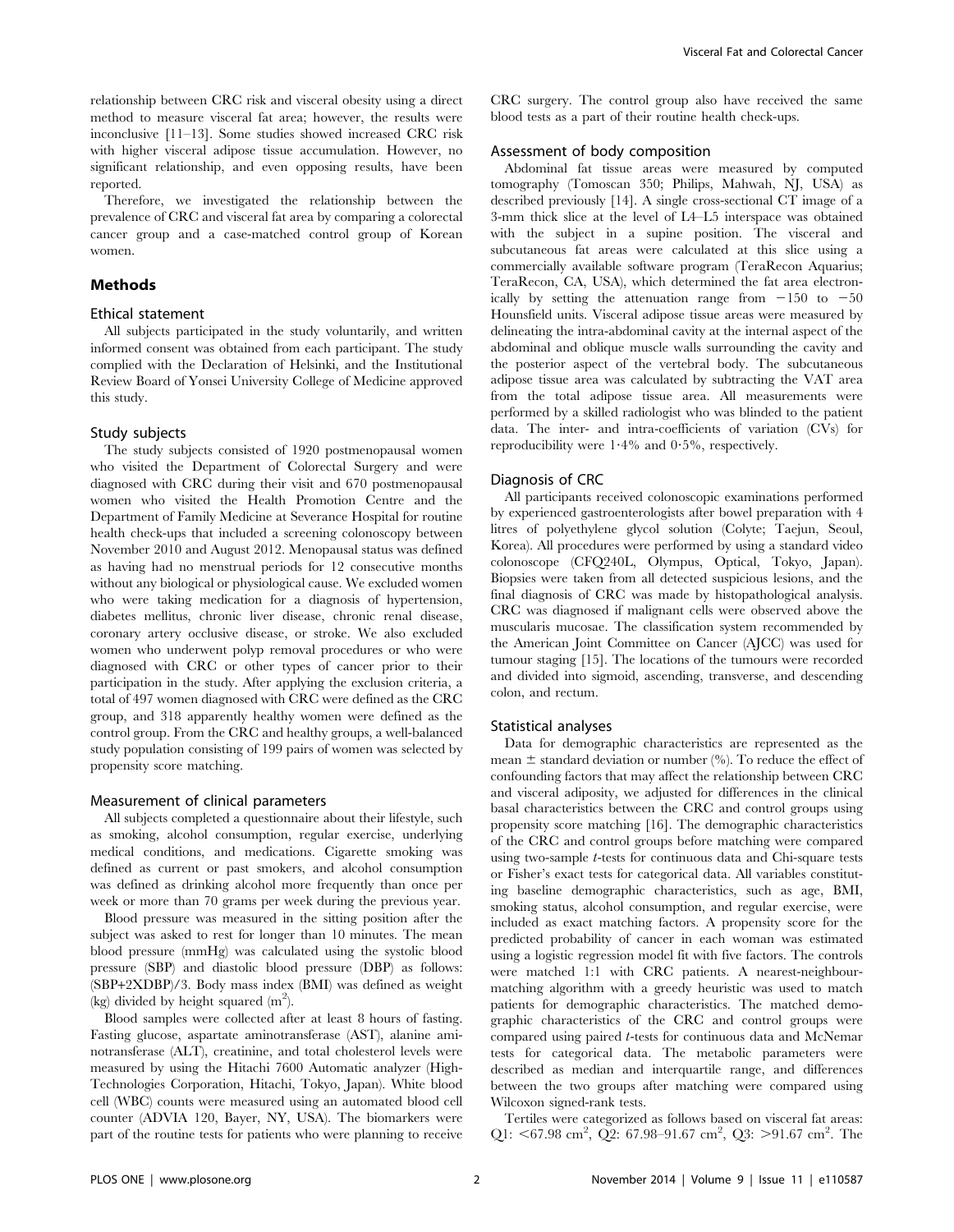prevalence of CRC according to the visceral fat tertiles was compared using the Cochran-Armitage trend test. The odds ratio and 95% confidence intervals (CI) for CRC were calculated using conditional logistic regression analyses after adjusting for confounding factors across visceral fat tertiles.

All statistical analyses were performed using SAS software version 9.2 (SAS Institute Inc., Cary, NC, USA).

# Results

# Characteristics of the study population

The clinical characteristics of the CRC and control groups before and after propensity score matching are given in Table 1. Women with CRC showed a significantly higher age and lower BMI, and lower incidence of regular exercise. After propensity score matching was completed, there were 199 matched pairs of participants. There were no significant differences in clinical characteristics between the two groups.

Table 2 shows the metabolic parameters of the CRC and control groups before and after matching. Visceral fat area, visceral/subcutaneous fat ratio, mean blood pressure, fasting glucose levels, WBC count, and creatinine levels were significantly higher in the CRC group compared to the control group before and after matching  $(p<0.05)$ . The subcutaneous fat area was significantly lower in the CRC group compared to the control group before and after matching  $(p<0.05)$ . ALT levels were significantly higher in the control group only before matching  $(p<0.01)$ 

#### Characteristics of colorectal neoplasms

Table 3 describes the stage and location of the tumours in the CRC group before after matching. Categorization of patients according to cancer stage at first diagnosis revealed that 15.49%  $(n = 77)$  of patients were stage I, 24.55%  $(n = 122)$  were stage II, 25.15% (n = 125) were stage III, and 34.81% (n = 173) were stage IV before matching. After propensity score matching, 16.58%  $(n = 33)$  of patients were stage I, 24.12%  $(n = 48)$  were stage II, 23.12% (n = 46) were stage III, and 36.18% (n = 72) were stage IV. Of these, 276 (55.53%) patients had a tumour in the colon and 221 (44.47%) had a tumour in the rectum before matching and 113 (56.78%) patients had a tumour in the colon, and 86 patients (43.22%) had a tumour in the rectum after matching.

### The prevalence of CRC based on visceral fat area tertiles

The prevalence values of CRC based on the 3 visceral fat area tertiles (Q1, Q2, and Q3) were shown in Figure 1. Before matching, the prevalence values of CRC based on the 3 visceral fat area tertiles (Q1, Q2, and Q3) were 54.24%, 54.21%, and 74.54%, respectively  $(P<0.01$ , Figure 1A). After matching the prevalence of CRC increased significantly according to the visceral fat tertiles. (30.77%, 45.76% and 69.49%, respectively  $(P<0.01)$ . (Figure 1B)

Table 4 and 5 shows the odds ratio of the prevalence of CRC based on the visceral fat area tertiles before and after propensity score matching. The multivariate-adjusted odds ratio (95% CI) for the highest versus the lowest visceral fat tertiles were 1.80 (1.19– 2.91) (unmatched) and 2.96 (1.38–6.33) (matched) after adjusting for subcutaneous fat area, mean blood pressure, WBC counts, fasting glucose, total cholesterol, creatinine, AST, and ALT levels. These positive associations persisted even after separating the prevalence of cancer into colon (OR 3.47, CI; 1.24–9.68) or rectum (OR 4.15, CI; 1.05–16.34) sites in propensity score matching group. These positive associations also persisted after separating the group according to cancer stage as stage I, II (OR 3.64, CI; 1.41–9.39) and stage III, IV (OR 3.80, CI; 1.39–10.40) in propensity score matching group.

#### **Discussion**

Our cross-sectional study revealed a positive relationship between abdominal visceral obesity and CRC in Korean women. Visceral fat areas in the third tertile were associated with an approximately three times higher prevalence of CRC compared with areas in the first tertile after propensity score matching and adjusting for confounding factors (odds ratio: 2.96; 95% CI: 1.38– 6.33). Furthermore, this association persisted after separating the cancer sites and stages.

The prevalence of CRC has rapidly increased in the past 20 years in conjunction with the increasing prevalence of obesity worldwide [3]. Obesity is known to increase the risk of CRC significantly [10,17] and is also related with poor prognosis after treatment [18]. Recent studies have demonstrated the important role of visceral adiposity rather than general obesity in colorectal carcinogenesis [7–9]. However, these studies assessed CRC risk through direct measurement of visceral fat area using CT and provided conflicting results. Recent clinical studies have shown a significant association between CRC and visceral fat area. [11,12].

Table 1. Comparison of demographic characteristics between the control group and the colorectal cancer group before and after propensity score matching.

|                               | <b>Unmatched</b>    |                    | Matched         |                     |                    |                |
|-------------------------------|---------------------|--------------------|-----------------|---------------------|--------------------|----------------|
|                               | Control $(n = 318)$ | Cancer $(n = 497)$ | $P$ -value $^a$ | Control $(n = 199)$ | Cancer $(n = 199)$ | $P$ -value $b$ |
| Age                           | $58.38 \pm 9.84$    | $60.70 \pm 12.29$  | < 0.01          | $60.73 \pm 8.55$    | $60.73 \pm 8.55$   | > 99           |
| BMI (kg/m2)                   | $23.91 \pm 2.39$    | $23.4 \pm 3.55$    | 0.02            | $23.84 \pm 2.42$    | $23.56 \pm 3.18$   | > 99           |
| Smoking status (yes) (%)      | 11(3.46)            | 13(2.62)           | 0.49            | 2(1.01)             | 2(1.01)            | > 99           |
| Alcohol consumption (yes) (%) | 21(6.60)            | 20(4.02)           | 0.10            | 2(1.01)             | 2(1.01)            | > 99           |
| Regular exercise (yes) (%)    | 82(25.79)           | 34(6.84)           | < 0.001         | 9(4.52)             | 9(4.52)            | > 99           |

Normality was tested by the Kolmogorov-Smirnov test.

Data are the mean $\pm$  standard deviation or percentage.

ap - values were derived from an independent-sample t-test for continuous data, and Chi-square test was performed for categorical data.

 $P_P$  - values were derived from a paired t-test for parametric data or the McNemar test for categorical data.

Abbreviation: BMI, body mass index.

doi:10.1371/journal.pone.0110587.t001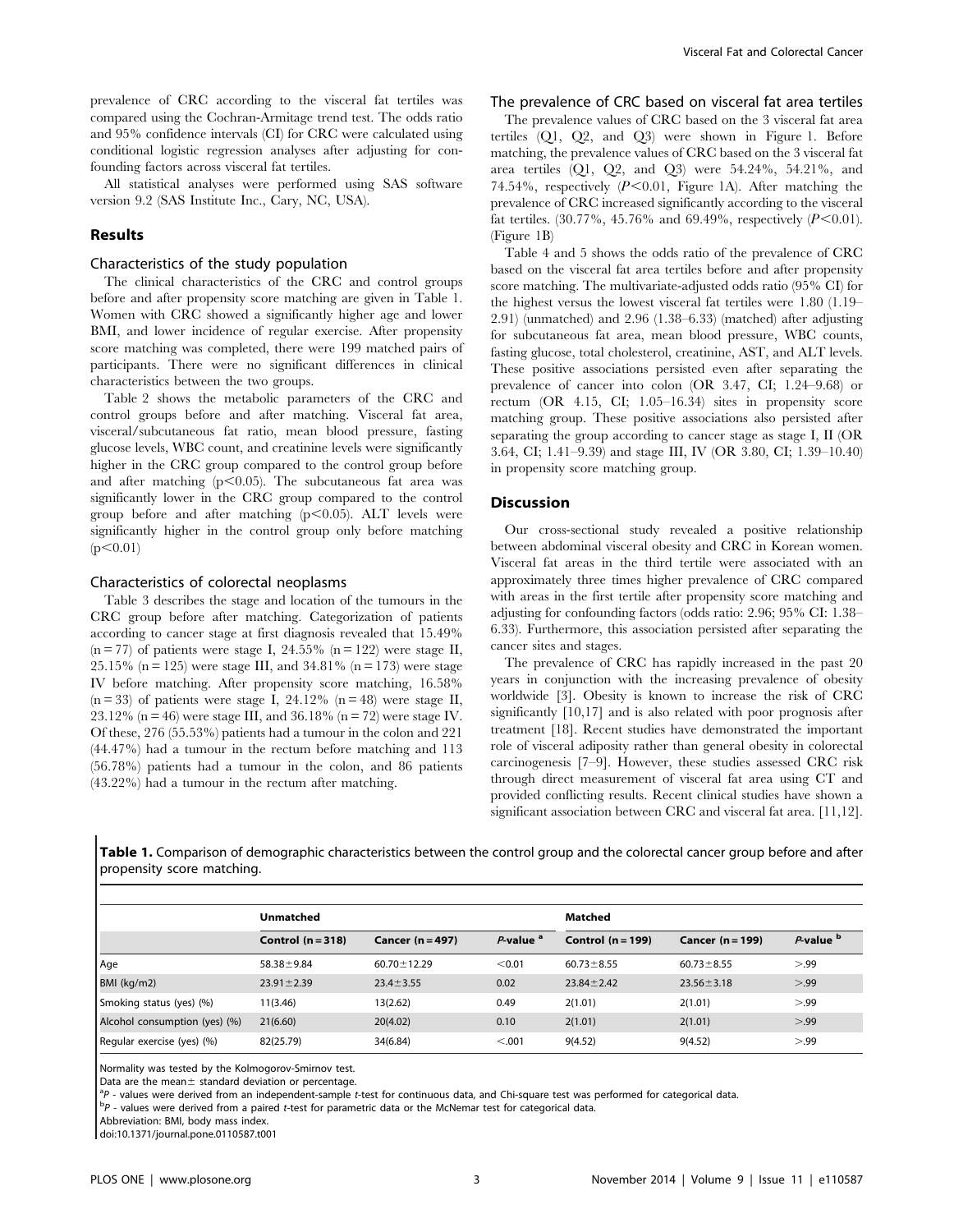Table 2. Comparison of metabolic parameters between the control group and the colorectal cancer group before and after propensity score matching.

|                                     | Unmatched           |                     | Matched   |                      |                     |           |
|-------------------------------------|---------------------|---------------------|-----------|----------------------|---------------------|-----------|
|                                     | Control $(n = 318)$ | Cancer $(n = 497)$  | P-value a | Control $(n = 199)$  | Cancer $(n = 199)$  | P-value a |
| Visceral fat area (cm2)             | 74.02(24.58-246.04) | 88.2(19.3-256.2)    | < 0.01    | 73.47(24.58-246.04)  | 87.2(19.3-231.3)    | < 0.01    |
| Subcutaneous fat area (cm2)         | 209.4(48.09-437.09) | 189.5(22.8-445.2)   | < 0.01    | 205.79(48.09-394.44) | 195.1(81.4-445.2)   | 0.02      |
| Visceral/Subcutaneous Fat ratio (%) | $0.35(0.09 - 2.04)$ | $0.45(0.14 - 1.72)$ | < 0.01    | $0.34(0.09 - 2.04)$  | $0.44(0.18 - 1.14)$ | < 0.01    |
| Mean blood pressure (mmHq) b        | $86.67(67 - 117)$   | 89.33(65.67-136)    | < 0.01    | $86.67(67 - 117)$    | 90.33(68.33-121.67) | < 0.01    |
| Fasting glucose (mg/dl)             | $90(64 - 170)$      | 98(69-384)          | < 0.01    | $90(64 - 170)$       | 100(69-326)         | < 0.01    |
| Total cholesterol (mg/dl)           | 183(100-270)        | $182(76 - 333)$     | 0.57      | 178(100-270)         | 188(80-285)         | 0.36      |
| WBC (counts/L)                      | 5475(2760-9770)     | 6405(1020-23940)    | < 0.01    | 5500(2760-9770)      | 6350(1020-23940)    | < 0.01    |
| Creatinine (mg/dL)                  | $0.73(0.41 - 7.01)$ | $0.75(0-2.6)$       | < 0.01    | $0.73(0.41 - 6.73)$  | $0.74(0 - 1.56)$    | 0.04      |
| AST (U/L)                           | $18(8 - 75)$        | $18(4 - 166)$       | 0.14      | $18(8 - 75)$         | $18(4 - 94)$        | 0.14      |
| ALT (U/L)                           | $16(7 - 167)$       | $14(0 - 218)$       | < 0.01    | $16(7-167)$          | $14(5 - 100)$       | 0.10      |

<sup>a</sup>P - values were derived using the Wilcoxon signed rank test.

Data are the median (25–75 percentile range).

b The mean blood pressure (mmHg) was calculated using the systolic blood pressure (SBP) and diastolic blood pressure (DBP) as follows: (SBP+2XDBP)/3.

Abbreviation: WBC, white blood cell; AST, aspartate aminotransferase; ALT, alanine aminotransferase.

doi:10.1371/journal.pone.0110587.t002

However, opposing results have also been reported. [13]. A small sample size, the confounding effect of unequal clinical characteristics of the participants, and the effect of tumour-related weight loss prior to the measurement of visceral fat are the factors that likely contributed to these unexpected results. In the present study, all of the participants underwent colonoscopy in the same hospital, and demographic characteristics between the control and CRC groups were carefully matched to reduce the effect of potential confounding factors. To our knowledge, this is the first study to compare the association between the prevalence of CRC and visceral fat area in confounding characteristics-matched cohorts.

# Table 3. Clinical features of the colorectal cancer patients after propensity score matching.

|                                  |                                    | No. | $\%$  |  |
|----------------------------------|------------------------------------|-----|-------|--|
| Before propensity score matching |                                    |     |       |  |
| Stage of tumour                  |                                    | 77  | 15.49 |  |
|                                  | $\mathbf{II}$                      | 122 | 24.55 |  |
|                                  | $\ensuremath{\mathsf{III}}\xspace$ | 125 | 25.15 |  |
|                                  | IV                                 | 173 | 34.81 |  |
| Location                         | Colon                              | 276 | 55.53 |  |
|                                  | Sigmoid                            | 138 | 27.77 |  |
|                                  | Ascending                          | 87  | 17.51 |  |
|                                  | Transverse                         | 20  | 4.02  |  |
|                                  | Descending                         | 31  | 6.24  |  |
|                                  | Rectum                             | 221 | 44.47 |  |
| After propensity score matching  |                                    |     |       |  |
| Stage of tumour                  | T                                  | 33  | 16.58 |  |
|                                  | Ш.                                 | 48  | 24.12 |  |
|                                  | $\mathbf{III}$                     | 46  | 23.12 |  |
|                                  | IV                                 | 72  | 36.18 |  |
| Location                         | Colon                              | 113 | 56.78 |  |
|                                  | Sigmoid                            | 50  | 25.13 |  |
|                                  | Ascending                          | 39  | 19.60 |  |
|                                  | Transverse                         | 9   | 4.52  |  |
|                                  | Descending                         | 15  | 7.54  |  |
|                                  | Rectum                             | 86  | 43.22 |  |

doi:10.1371/journal.pone.0110587.t003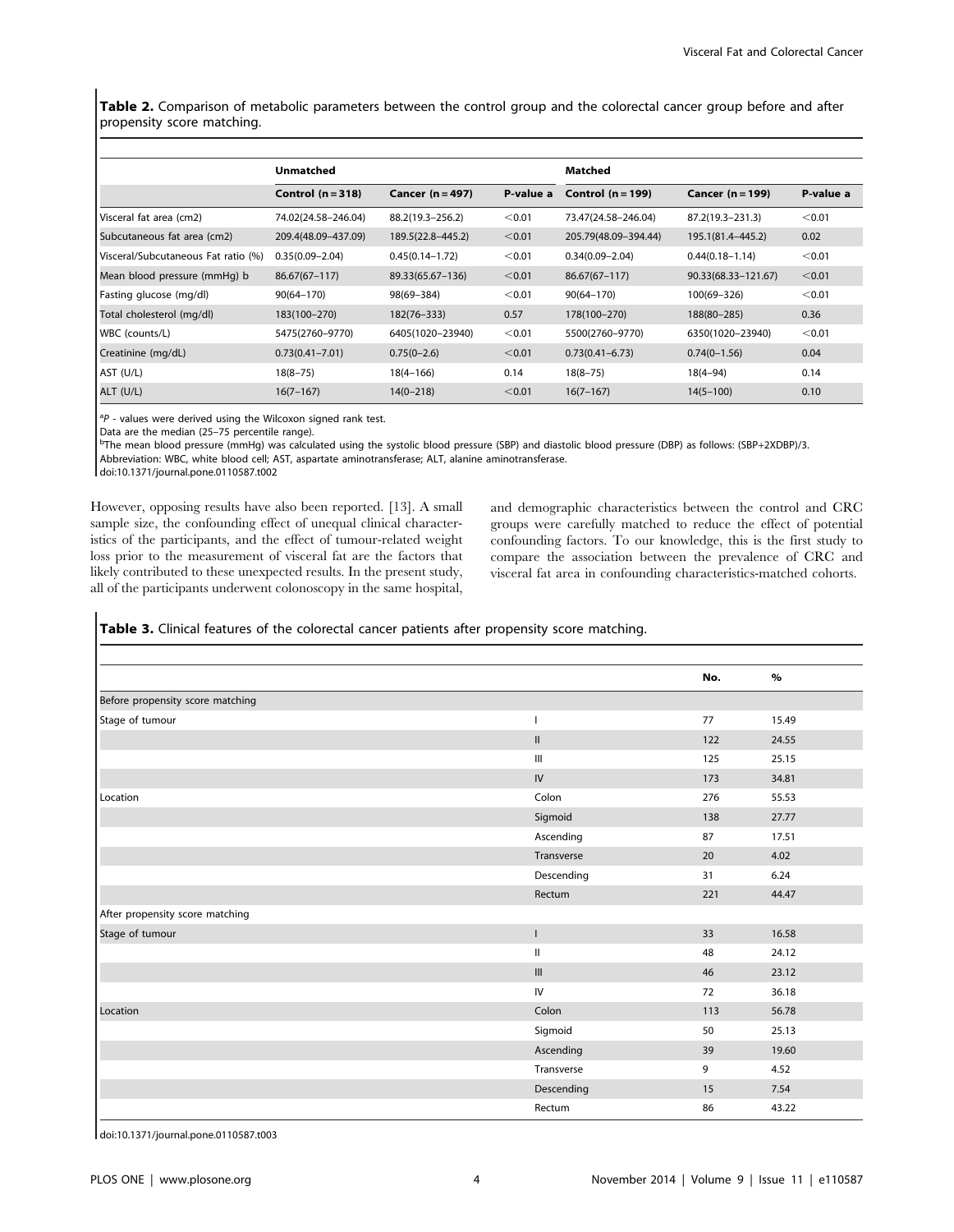

Figure 1. Comparison of the prevalence of colorectal cancer according to visceral fat tertiles before propensity score matching (Figure1-(A)). Comparison of the prevalence of colorectal cancer according to visceral fat tertiles after propensity score matching (Figure1-(B)). P-value was derived using the Cochran-Armitage trend test. doi:10.1371/journal.pone.0110587.g001

The precise mechanisms that explain the relationship between visceral adiposity and CRC remain unclear. However, we suggest some possible mechanisms based on our results. First, visceral adipocyte-secreted proinflammatory cytokines and adipokines may induce a protumourigenic status. Chronic inflammation promotes carcinogenesis by several mechanisms, including the enhancement of cancer cell proliferation and angiogenesis [19]. Previous studies have shown that visceral adipocytes secrete higher levels of proinflammatory cytokines, including interleukin 6 (IL-6) and tumour necrosis factor-alpha (TNF-a) [20]. Increased levels of these cytokines induce a protumourigenic environment [21]. Altered adipokine secretion may also affect colorectal carcinogenesis. For example, adiponectin which exhibits anti-tumour characteristics through anti-inflammatory and proapoptotic actions [22] shows a negative correlation with visceral fat mass [23]. Furthermore, lower adiponectin levels have been reported in CRC patients [24,25]. Therefore, systemic chronic inflammation and altered metabolic function may serve as a link for the association between visceral obesity and CRC.

Insulin resistance is another factor that supports the association between visceral obesity and CRC. The correlation between visceral adipose tissue and insulin resistance is well established [26]. Lipolysis is more active in visceral adipose tissue than in subcutaneous adipose tissue, which results in the insulin resistance status being characterized as hyperinsulinemia [27]. Hyperinsulinemia is known to increase the risk of cancers, including CRC [28], and the prevalence of CRC is higher in Type II DM patients [29]. Insulin directly stimulates colorectal carcinogenesis by activating the anti-apoptotic and mitogenic cellular signalling pathways [22]. Furthermore, the role of insulin in regulating insulin-like growth factor (IGF) axis activity is also related with the tumourigenic effect of insulin. Chronic hyperinsulinemia inhibits the production of IGF-binding protein 1 (IGFBP-1) and IGFBP-2, which results in the increased bioavailability of IGF-1 [30]. IGF-1 acts as a procarcinogen by enhancing tumour cell proliferation and decreasing cell death [31]. These results collectively suggest that the increased insulin resistance induced by visceral adiposity may be associated with an increased risk of CRC.

Table 4. Odds ratios and 95% confidence intervals for the prevalence of colorectal cancer according to visceral fat area tertiles before propensity score matching.

|                   | Visceral fat area tertiles, OR (95% CI) |                          |                     |  |  |
|-------------------|-----------------------------------------|--------------------------|---------------------|--|--|
| <b>Model</b>      | $Q1$ (19.30-67.01) N = 271              | Q2 (67.10-96.26) N = 273 |                     |  |  |
| Colorectal cancer |                                         |                          |                     |  |  |
| Model 1a          | 1.00                                    | $1.01(0.71 - 1.40)$      | $2.47(1.72 - 3.55)$ |  |  |
| Model 2b          | 1.00                                    | $0.82(0.55 - 1.23)$      | $1.80(1.12 - 2.91)$ |  |  |
| Colon cancer      |                                         |                          |                     |  |  |
| Model 1a          | 1.00                                    | $0.80(0.54 - 1.19)$      | $2.09(1.39 - 3.13)$ |  |  |
| Model 2b          | 1.00                                    | $0.66(0.41 - 1.06)$      | $1.46(0.84 - 2.52)$ |  |  |
| Rectal cancer     |                                         |                          |                     |  |  |
| Model 1a          | 1.00                                    | $1.34(0.87 - 2.06)$      | $3.13(2.00 - 4.88)$ |  |  |
| Model 2b          | 1.00                                    | $1.13(0.68 - 1.88)$      | $2.18(1.22 - 3.91)$ |  |  |
| Stage I, II       |                                         |                          |                     |  |  |
| Model 1a          | 1.00                                    | $0.88(0.56 - 1.37)$      | $2.58(1.66 - 4.01)$ |  |  |
| Model 2b          | 1.00                                    | $0.61(0.37 - 1.04)$      | $1.59(0.89 - 2.83)$ |  |  |
| Stage III, IV     |                                         |                          |                     |  |  |
| Model 1a          | 1.00                                    | $1.08(0.74 - 1.59)$      | $2.40(1.60 - 3.59)$ |  |  |
| Model 2b          | 1.00                                    | $1.04(0.65 - 1.67)$      | $1.85(1.06 - 3.21)$ |  |  |

doi:10.1371/journal.pone.0110587.t004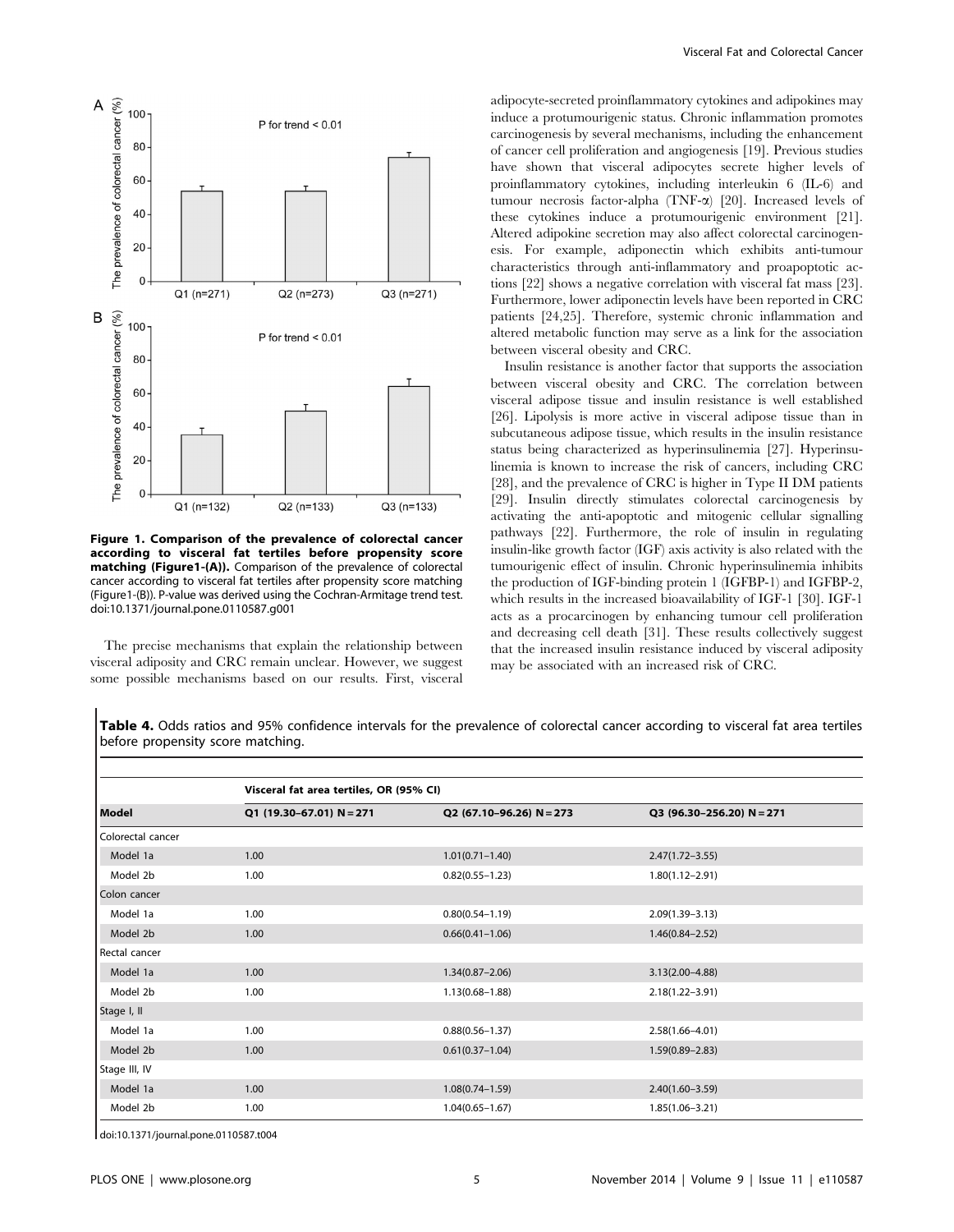Table 5. Odds ratios and 95% confidence intervals for the prevalence of colorectal cancer according to visceral fat area tertiles after propensity score matching.

|                   |                            | Visceral fat area tertiles, OR (95% CI) |                        |  |  |  |
|-------------------|----------------------------|-----------------------------------------|------------------------|--|--|--|
| Model             | $Q1$ (19.30-67.98) N = 132 | $Q2(68.00-93.23) N = 133$               |                        |  |  |  |
| Colorectal cancer |                            |                                         |                        |  |  |  |
| Model 1a          | 1.00                       | $1.86(1.10-3.13)$                       | $3.47(2.01 - 5.98)$    |  |  |  |
| Model 2b          | 1.00                       | $1.60(0.81 - 3.14)$                     | 2.96 (1.38-6.33)       |  |  |  |
| Colon cancer      |                            |                                         |                        |  |  |  |
| Model 1a          | 1.00                       | $1.43(0.74 - 2.74)$                     | $3.58(1.71 - 7.50)$    |  |  |  |
| Model 2b          | 1.00                       | $1.09(0.45 - 2.60)$                     | $3.47(1.24 - 9.68)$    |  |  |  |
| Rectal cancer     |                            |                                         |                        |  |  |  |
| Model 1a          | 1.00                       | $2.90(1.19 - 7.11)$                     | $3.76$ (1.60-8.83)     |  |  |  |
| Model 2b          | 1.00                       | 3.54 (0.97-12.91)                       | 4.15 (1.05-16.34)      |  |  |  |
| Stage I, II       |                            |                                         |                        |  |  |  |
| Model 1a          | 1.00                       | $1.34(0.40 - 4.41)$                     | 2.70 (0.62-11.63)      |  |  |  |
| Model 2b          | 1.00                       | $2.82(1.19-6.67)$                       | $3.64$ $(1.41 - 9.39)$ |  |  |  |
| Stage III, IV     |                            |                                         |                        |  |  |  |
| Model 1a          | 1.00                       | $1.40(0.71 - 2.74)$                     | 3.32 (1.70-6.48)       |  |  |  |
| Model 2b          | 1.00                       | 1.93 (0.77-4.89)                        | 3.80 (1.39-10.40)      |  |  |  |

OR: odds ratio; CI: confidence interval.

<sup>a</sup>unadjusted.

badjusted for subcutaneous fat area, mean blood pressure, fasting glucose, total cholesterol, creatinine, aspartate aminotransferase (AST), and alanine aminotransferase (ALT) and white blood cell (WBC) counts.

OR (95% CI) were derived using conditional logistic regression test.

doi:10.1371/journal.pone.0110587.t005

In addition, the direct effect of visceral adiposity on the development of CRC also should be considered. Recently, Huffman et al. demonstrated the effect of visceral fat on the development of intestinal tumours, independent of known metabolic mediators [32]. Surgical removal of the visceral fat mass significantly reduced the risk of intestinal cancer in female mice; however, it failed to increase the levels of adiponectin and reduce the level of glucose, leptin, chemokines, and total adiposity. This result suggests that visceral adiposity, at least in part, might directly affect carcinogenesis in the gastrointestinal (GI) tract, independent of insulin resistance or inflammatory adipocytokines. Further experimental studies are needed to elucidate the precise mechanism by which visceral adiposity affects the prevalence of CRC.

Our study demonstrated a significant relationship between visceral obesity and CRC in females in contrast to previous findings that showed relatively weak or no relationship between CRC and visceral obesity in female group [33–35]. However these studies have some limitations that most studies did not adjust the menopausal status and hormone replacement status that may affect the relationship between visceral obesity and CRC. For example Tobias et al [8]. have reported a significant relationship between CRC risk and the waist-hip ratio only in postmenopausal women who had not used HRT compared to HRT users. Because our data were obtained from postmenopausal women without HRT, our results may reflect the association of visceral obesity and CRC after minimizing the countering beneficial effects of exogenous oestrogen replacement. Additionally, many previous studies have shown a significant association between the risk of CRC and body composition, including waist circumference and waist: hip ratio in males [8,36]. Therefore, although we only investigated the relationship between CRC and visceral obesity in females, it is possible that these significant relationships also exist in the male population. Large-scale prospective studies are required to examine the precise roles of gender in relation to cancer prevalence and visceral obesity.

Our study has several limitations. First, the cross-sectional design cannot establish a causal relationship between CRC and visceral fat area. Although our hypothesis suggested that visceral obesity might induce a higher risk of CRC, further prospective interventional studies are needed to elucidate this relationship. Second, we studied a small number of women who visited a single hospital. Therefore, our results do not allow for a generalization of the population at large. Third, we could not compare the levels of proinflammatory cytokines and adipokines that may act as important mediating factors because we used the data from the patients who visited the hospital for health check-up or for preoperative measurement. However, our results showed significantly higher WBC counts in the CRC group compared with the control group, which reflect the systemic inflammatory status of the CRC cells. Finally, due to the retrograde data collection method, clinically important variables, such as socio-economic status (including education and household income), could not be adjusted and may affect our results.

In conclusion, our results demonstrate that visceral adiposity is independently associated with the prevalence of CRC in Korean women. Although we could not determine causality, our results collectively suggest that visceral obesity, as well as total obesity, may be associated with the risk of CRC. Further interventional prospective studies with larger sample sizes are required to understand the causal relationship between visceral adiposity and the prevalence of CRC, as well as to determine the benefits of controlling visceral obesity for reducing CRC risk.